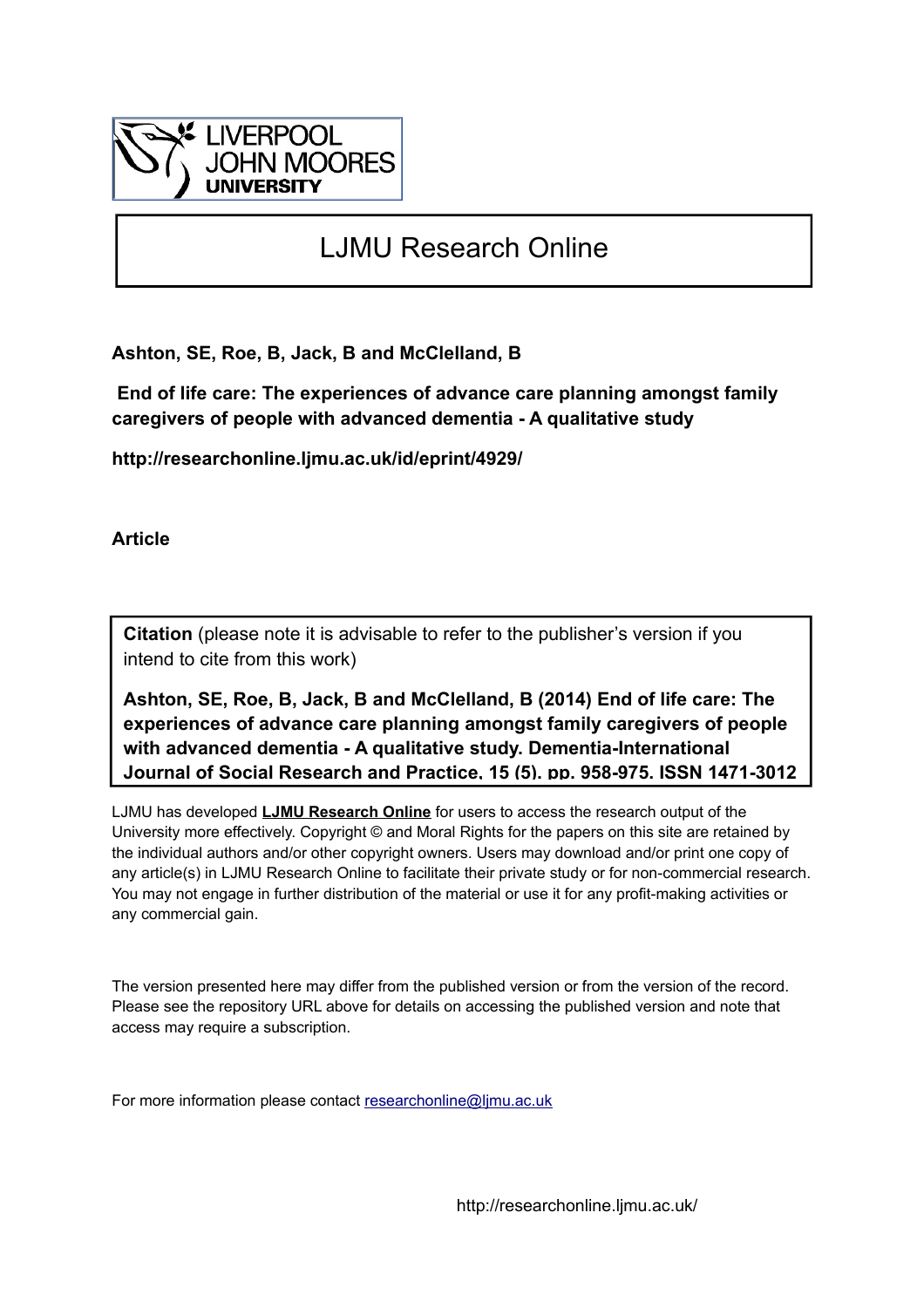# End of life care: The experiences of advance care planning amongst family caregivers of people with advanced dementia – A qualitative study

## **Susan Elizabeth Ashton**

Faculty of Education, Health and Community, Liverpool John Moores University, Liverpool, United Kingdom

### **Brenda Roe**

Evidence-based Practice Research Centre, Faculty of Health & Social Care, Edge Hill University, Ormskirk, United Kingdom

#### **Barbara Jack**

Evidence-Based Practice Research Centre (EPRC), Faculty of Health and Social Care, Edge Hill University, Ormskirk, United Kingdom

## **Bob McClelland**

Centre for Public Services Management, Liverpool John Moores University, Liverpool Business School, Liverpool, United Kingdom

#### **Abstract**

**Background:** End of life decisions for people with advanced dementia are reported as often being difficult for families as they attempt to make appropriate and justified decisions.

**Aim:** To explore the experiences of advance care planning amongst family caregivers of people with advanced dementia.

**Design:** Qualitative research including a series of single cases (close family relatives).

**Methods:** A purposive sample of 12 family caregivers within a specialist dementia unit was interviewed about their experiences of advance care planning between August 2009 and February 2010.

**Results/Findings:** Family caregivers need encouragement to ask the right questions during advance care planning to discuss the appropriateness of nursing and medical interventions at the end of life. **Conclusions:** Advance care planning can be facilitated with the family caregiver in the context of everyday practice within the nursing home environment for older people with dementia.

#### **Keywords**

dementia, family caregivers, nursing home, advance care planning, end of life care

**Corresponding author:** 

Susan Elizabeth Ashton, Faculty of Education, Health and Community, Liverpool John Moores University, Henry Cotton Campus, 15- 21 Webster Street, Liverpool L3 2ET, United Kingdom. Email: s.e.ashton@ljmu.ac.uk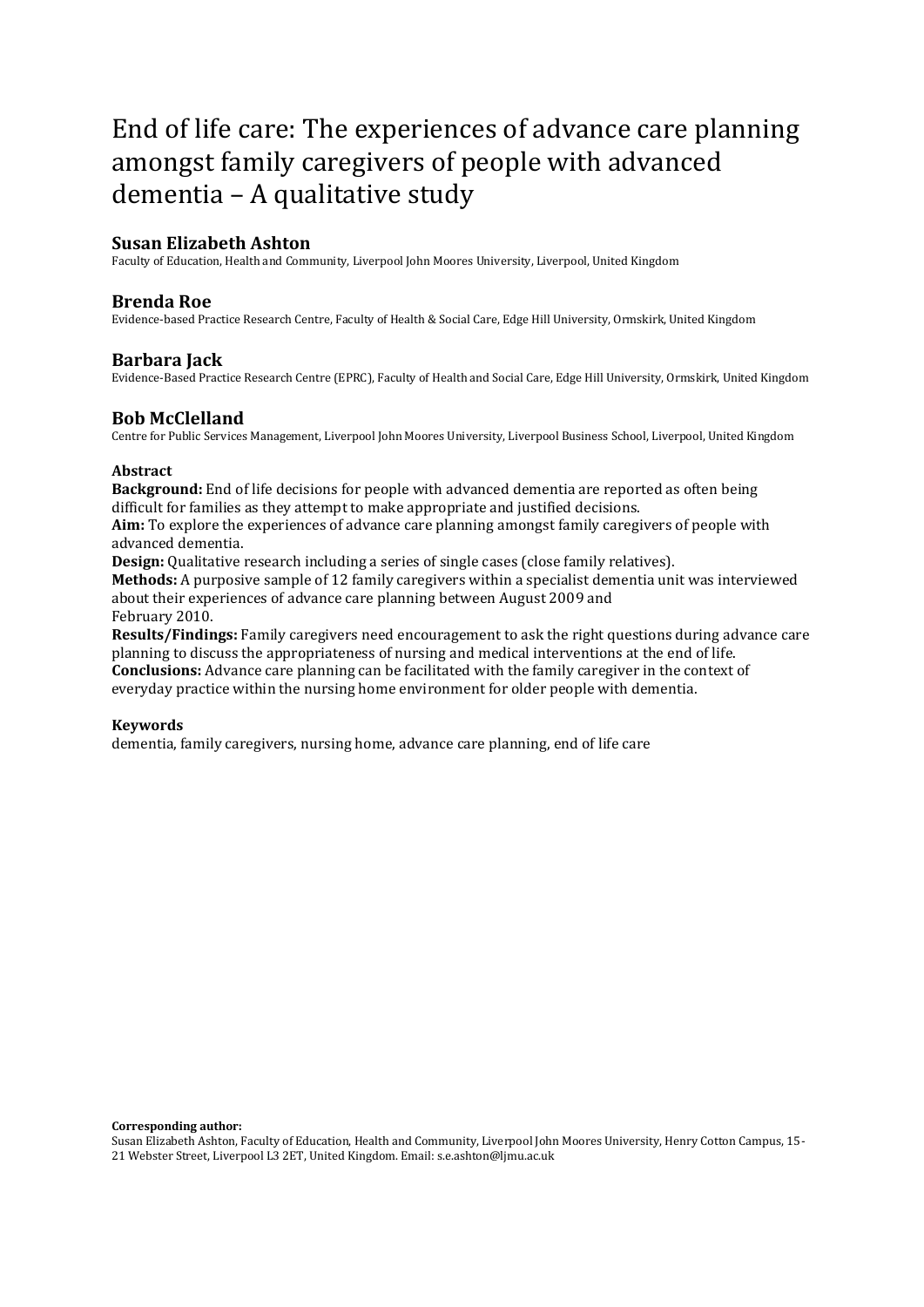## **Introduction**

There has been increasing international attention of governments and policy makers to the experience of dementia over the last decade. This is in part due to the anticipated rise in the numbers of people who will be diagnosed with the condition (International Association of Gerontology and Geriatrics (IAGG), 2011). Alzheimer's Disease International (2012) estimated that 36 million people were living with dementia worldwide in 2010 and this is expected to increase to 66 million by 2030. The World Health Organisation (2012) describes this as a global public health priority and argues that there is an urgent need to improve the awareness and understanding of dementia across all sections of the global community. Despite recent national and international government and nongovernmental policy initiatives, the World Health Organisation (2012) acknowledges that globally, people with dementia have been repeatedly failed by governments and communities and the key role of family caregivers is often neither supported nor properly acknowledged.

Dementia is a multifactorial disorder, characterised by deficits in memory, language and personality change resulting in difficulties with self-care management, self neglect and psychiatric syndromes (Harris, 2006; IAGG, 2011). Dementia has been shown to have an unpredictable disease trajectory (Department of Health (DH), 2009; Mitchell, Kiely, & Hamel, 2004; Mitchell, Kiely, Hamel, Park, et al., 2004), it often starts gradually and a typical trajectory can last over several years (Phillips, Ajrouch, & Hillcoat-Nalletamby, 2010). Survival rates for people with dementia are dependent on the age at which the disease is first diagnosed and can range from 2 years to 10 years (Rait, Walters, Bottomley, Peterson, & Illiffe, 2010; van der Steen et al., 2013). Most people with dementia also have at least one other comorbidity (National Audit Office, 2007) and often present with complex physical and psychological needs particularly in the advanced stage of the disease (Sampson et al., 2008).

One of the major themes within the international literature is the agreement that dementia is a terminal condition, but there is a distinct lack of a coordinated palliative care philosophy (Gott, Ibrahim, & Binstock, 2011; Houttekier et al., 2010; Mitchell et al., 2009; Mitchell, Teno, Intrator, Feng, & Mor, 2007; Ryan, Gardiner, Bellamy, et al., 2011; van der Steen et al., 2013) and the difficulties associated with the diagnosis of the terminal stage (Lloyd-Williams & Payne, 2002; Mitchell, Kiely, et al., 2007; Mitchell, Kiely, et al., 2004). However, there is an emerging consensus that palliative care is applicable to all stages of dementia, which is especially relevant as the disease progresses to the advanced stage (van der Steen et al., 2013).

Within the United Kingdom the Department of Health (DH) End of Life Care (EoLC) Strategy attempted to apply the hospice model of care to general care within primary and community care services including care homes (DH, 2008). It emphasised the need to provide high quality care for all those approaching the end of their lives whatever their condition and whatever the setting in which they may reside (DH, 2008). The programme promoted three possible models to deliver palliative care in a variety of 'non hospice' care settings (DH, 2008): The Gold Standards Framework (GSF) (DH, 2008), End of Life Care tools and the Preferred Priorities of Care (DH, 2008) which includes Advance Care Planning (ACP). The Leadership Alliance for the Care of Dying People (2014) has produced a report and recommendations following a review into how end of life care was being interpreted and delivered by health care professionals. Variations in care for dying people were found by the review which could and sometimes did result in poor standards of care. The report emphasises the priorities of care that are required when it is thought a person is dying.

The World Health Organisation (WHO, 2011) described ACP as a discussion about preferences of future care between an individual and a care provider in anticipation of future deterioration. The benefits of ACP are viewed as providing an opportunity to anticipate future decisions relating to health and care needs, allowing the person to feel in control, make choices and provide an opportunity to initiate timely palliative care in life limiting conditions (DH, 2010; Hertogh, 2006). Ideally ACP should be undertaken with the person who has dementia early in the disease to ensure their wishes are represented and responded to appropriately. However, discussions such as these can be distressing to some people, especially if the health and or social care professionals do not have the appropriate training or interpersonal skills (DH, 2010).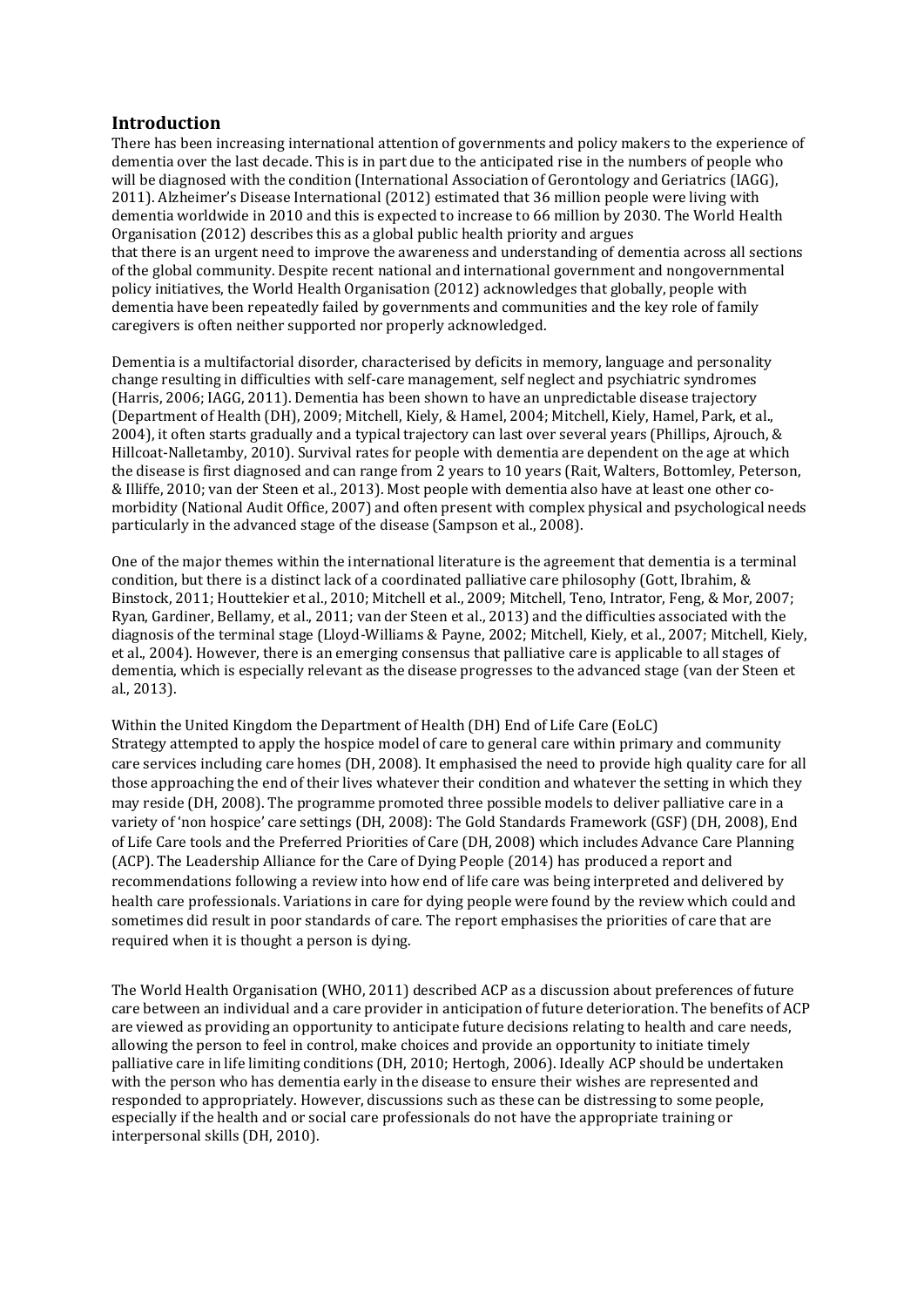The Leadership Alliance for the Care of Dying People (2014) suggests that education and training programmes should extend beyond the immediate end of the training course and should include how to apply learning to practice and evaluation methods. In the UK, ACP is a relatively new concept and has limited impact to date on end of life care in life limiting disease (Preston, Cohen Fineberg, Callagher, & Mitchell, 2011). The consequence of inadequate preparation for the deterioration of people with advanced dementia has the potential for adding to the suffering of the dying (Di Giulio et al., 2008). However, recent UK local and national initiatives for end of life care which relate to the GSF, and include ACP (DH, 2008, 2010) have been suggested to have the potential to improve end of life care (Shaw, Clifford, Thomas, & Meehan, 2010) for all life limiting conditions. Van der Steen et al. (2013: 10) suggests that 'palliative care in dementia across dementia stages needs further study, especially given the increasing possibility of early diagnosis.'

There is some suggestion from the international literature that ACP can reduce some of the burden of decisions regarding end of life interventions and care (Engel, Kiely, & Mitchell, 2006; Lacy, 2006; Yeun-Sim Jeong, Higgins, & McMillan, 2011). Concerns over the legal standing of such plans and the complexity and range of different forms can contribute to the lack of implementation in care settings (Dobalian, 2006; Rurup, Onwuteaka-Philipsen, Pasman, Ribbe, & van der Wal, 2006).

For people with dementia, ACP provides an opportunity to anticipate future decisions relating to health and care needs as eventually the person loses capacity and will be unable to make their choices known. Studies also suggest that families struggle to represent the wishes of their relative and where previous discussions have taken place this can be beneficial (Black et al., 2009; Elliott, Gessert, & Peden-McAlpine, 2009).

## **Background**

End of life care decisions for people with advanced dementia are reported as often being difficult for families as they appear to attempt to make appropriate and justified decisions within the context of the person's life story (person centred) (Baldwin, 2004; Black et al., 2009; Goodwin & Waters, 2009; Moorman & Carr, 2008). Family caregivers anticipatory grief and isolation have been acknowledged as it becomes difficult to maintain and sustain relationships (Lawton, 2000) with the person with dementia due to deteriorating communication and memory loss (Lindstrom et al., 2011). These existential issues include experiences and feelings, which are not often addressed and managed by nursing and care staff (Papastavrou, Kalokerinov, Papacostas, Tsangari, & Sourtzi, 2007) and may impact upon appropriate end of life decision making.

In the North West of England, the National Health Service commissioned a study in 2007–2008 which involved an evaluation of the implementation of the GSF (DH, 2008), which included ACP, for people with dementia in five pilot care settings across Greater Manchester (McClelland, Ashton, Roe, Mazhindu, & Gandy, 2008).

Limitations of the evaluation were on the design as it was restricted to the perspectives and experiences of health professionals about ACP and those of family caregivers or the older people with dementia were not explored. These findings and gaps in knowledge were the basis that led to and has informed a follow on study (and PhD), which has addressed the question of investigating ACP from the perspectives of family caregivers and is the focus of this paper. This study advances our understanding of the experience of undertaking ACP with family caregivers, who often attempt to represent the person with dementia at the end of life and contributes to the evidence base.

# **Method**

## *Aim*

To explore the experiences of ACP amongst family caregivers of people with advanced dementia.

## *Design*

This study is identified as a descriptive qualitative study based on the principles of naturalistic inquiry (Polit & Beck, 2010). 'Qualitative research is an experience of discovery and understanding' (Thomas & Magilvy, 2011: 154), it involves 'a set of interpretive activities that seeks to understand the situated meaning behind actions and behaviours' (Sinkovics & Alfoldi, 2012: 818). Naturalistic inquiry emphasises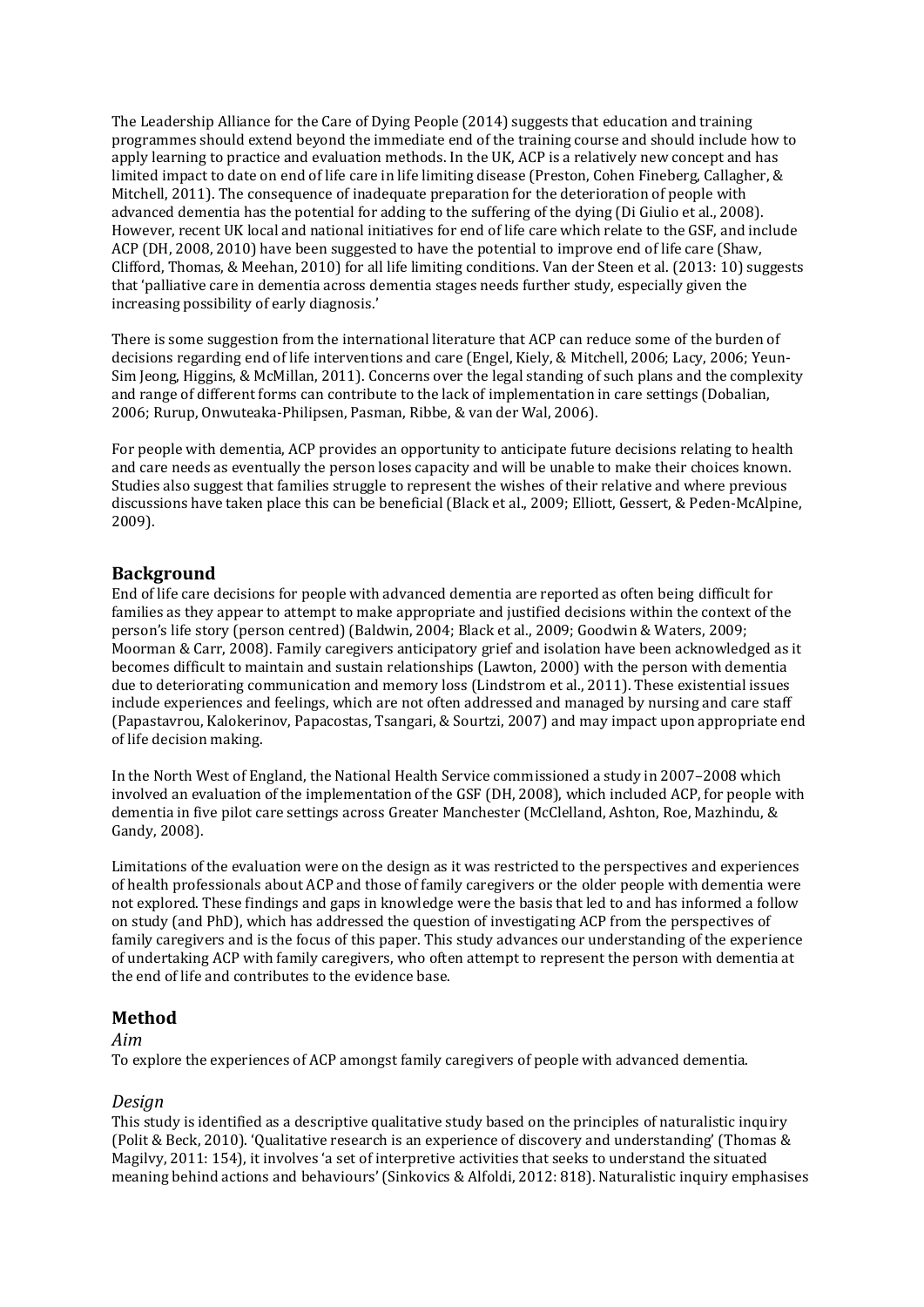the human experience in the context of the participants' own social world. It therefore usually takes place in the field and so the findings from in-depth qualitative research are frequently caught up in the real life experience of people with first hand experiences of the phenomena (Polit & Beck, 2010). Semi structured interviews with family caregivers provided an opportunity to share their experience and views of ACP. Interviews provide insight from the family caregivers' perspective and provide opportunities to share their experiences to enhance the understanding of ACP and its potential for use in nursing homes for people with advanced dementia.

#### *Sample*

The chosen care setting was a specialist dementia unit within an independent nursing home provider in a large urban town within the North West of England. This specialist dementia unit had been involved in a previous evaluation to study the impact of implementing the GSF within five nursing home settings (Ashton, McClelland, Roe, et al., 2009). The study reported that they had fully implemented the end of life care pathways as recommended by the GSF (DH, 2008) which included ACP. Participants were selected through purposeful sampling. Family caregivers were identified by the care home manager as being, the next of kin, were proxy decision makers, had facilitated the place of their relative within long term care, had and continued to manage their financial arrangements, and had been involved in ACP relating to end of life care.

An open invitation was made to all the family caregivers of people with advanced dementia within the specialist dementia unit; whoever responded was accepted unconditionally to participate in the research.

Care planning notes for each resident confirmed the completion of an ACP with the identified next of kin, which usually involved the family caregiver responsible for decision making and with the appropriate power of attorney.

Each identified family caregiver was written to and advised of the purpose of the study and informed how their experience would be valuable to the research in understanding the needs of people with advanced dementia who are at the end of life. Interviews were only initiated once the family member had responded as a result of one of the suggested communication methods and informed consent obtained. Participants were then given the opportunity to discuss the study, their potential participation and choose the location of the interview.

Research suggests that recruiting participants for interview on sensitive life events, including those recently bereaved, can be challenging and therefore samples are often small (Dyregrov, 2004; McPherson & Addington-Hall, 2004; Parkes, 1995). Only family caregivers who wished to be involved were interviewed. Participants were able to choose the location of their interview to minimise any disruption to their usual routine and they were also informed that they could withdraw at any time and were under no compulsion to take part.

#### *Data collection*

Twelve semi-structured interviews were conducted between August 2009 and February 2010 by one of the research team. The data collection method chosen for this study was semi structured, in-depth interviewing and was undertaken during one episode of fieldwork, within one care setting using a digital recording device. Interviews were conducted individually and were focused on the experience of the ACP with care setting staff. The interview schedule asked the family caregiver to describe their experience of ACP that they had had with the care staff. Prompts included: Did the care staff discuss 'life sustaining treatment' and the role of the doctor; To what extent did the care staff try to find out what the view of your relative would have been; Do you feel that an ACP is necessary?; Is it possible to review the document?; What suggestions do you have to improve the process? Although all family caregivers were asked the same questions, any new topics introduced by the interviewee were explored as they arose.

#### *Ethical consideration*

ACP, in relation to end of life care, is a sensitive issue and this exposed the family caregivers to potentially distressing memories and emotions. Care was taken in this research to support the interviewees, particularly the family caregivers to avoid any undue distress when reporting their experiences on behalf of the person with dementia. Interviews were conducted once informed consent had been given. Approval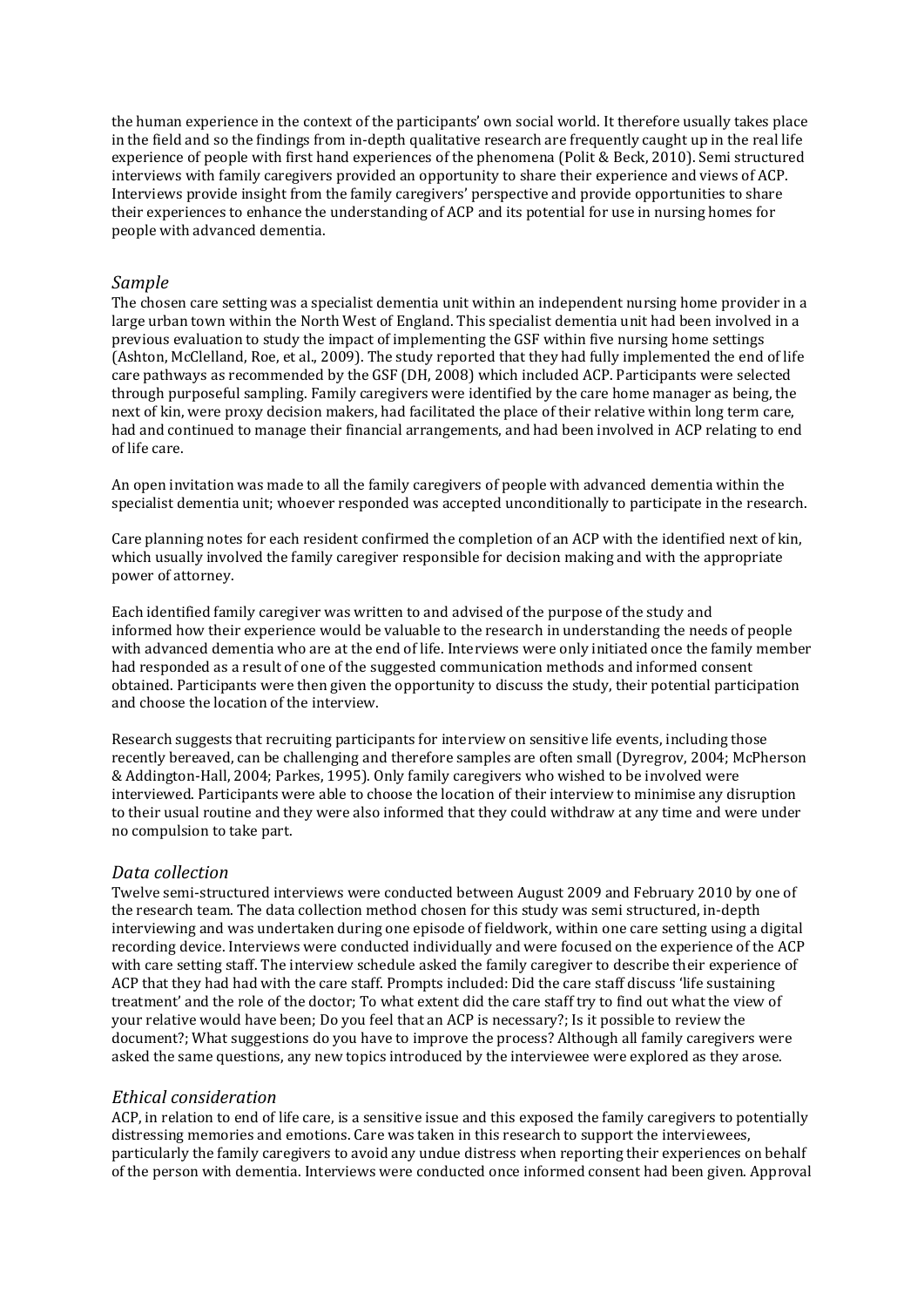to conduct the study was obtained from the university research ethics committee and guidance was also sought from the then Central Office for Research Ethics Committee (now known as the National Research Ethics Service).

## *Data analysis*

Data were analysed by content analysis. Content analysis was chosen for this study in an attempt to increase understanding of the experiences of family caregivers of undertaking ACP. Content analysis assumes there are no preconceived ideas or assumptions but that the data is 'heard' and examined for explicit and covert meanings (Bernard & Ryan, 2010). Content analysis can be inductive, describing what is found in the data, making valid inferences which should be made objectively and systematically (Joffe & Yardley, 2004).

Segments of each interview transcript were analysed by the researcher for their consistency of emerging categories and sub-categories and also for the coherence of the sub-categories to identify any contradictions or the reporting of a different version of events by any of the study participants, and identified as a deviant case (Silverman, 2010). A sample was then analysed independently by a member of the research team and an agreement was made on the accuracy of categories and sub-categories. The purpose was to demonstrate that core concepts were consistent in each interview transcript within the care setting. Any inconsistencies were identified and examined, not to eliminate them, but to understand why they occurred. Quotes from the participants were selected to provide detail and evidence from the interview transcripts.

## *Rigour*

Strategies used to establish credibility included peer debriefing and examination of the data and audit trail of the chain of evidence (Yin, 2003). Coding consistency across the interviews by researchers with expertise in the field enhanced the credibility of the results. Discussion and agreement between the research team confirmed the categories and sub-categories identified (Cresswell, 2009; Lincoln & Guba, 2000; Sinkovics & Alfoldi, 2012). This challenging academic exercise allowed for alternative explanations to be discussed and explained and to find strong supporting evidence to increase confidence in the findings (Patton, 2002).

## Findings

Eighteen family caregivers were contacted who had been identified in the care plan as participating in an advance care plan meeting. Twelve family caregivers responded to the request to participate in the research and be interviewed. Four family members did not respond. Two family caregivers responded but preferred not to be involved at this time, stating they were not ready to discuss the subject matter due to the recent death of their relative.

The age range of the 12 family caregiver participants was between 35 years and 82 years. Their relationship to the resident was confirmed as: spouse  $(n\frac{1}{4}$ , child  $(n\frac{1}{4})$ , niece  $(n\frac{1}{4})$ , granddaughter  $(n\frac{1}{4}1)$  and sibling  $(n\frac{1}{4}1)$ . Eleven participants confirmed that an ACP had been discussed and completed. One participant was identified as a 'deviant case' and provided a differing interpretation from the respondent and added variability from the sample population. The reason why this case contrasts from the others is that during the interview her viewpoints and responses differed with the majority of the study participants. Rather than set aside her view as different, it was important for the purpose of relevance and validity, that this study participant's understanding and experience was reported (Silverman, 2006, 2010).

ACP was reported by the majority of family caregivers to be a planned discussion between these caregivers and the senior nurse on the unit. There did not appear to be any fixed time frame in which the discussion took place nor did there appear to be any 'set' model of how this took place. The study demonstrated that ACP is complex with many influencing factors which may contribute to the completion of the document. Direct quotes are used to provide the best exemplars from the categories and subcategories. This includes: the experience of ACP; the relevance of ACP for people with advanced dementia; and the content of the ACP interviews.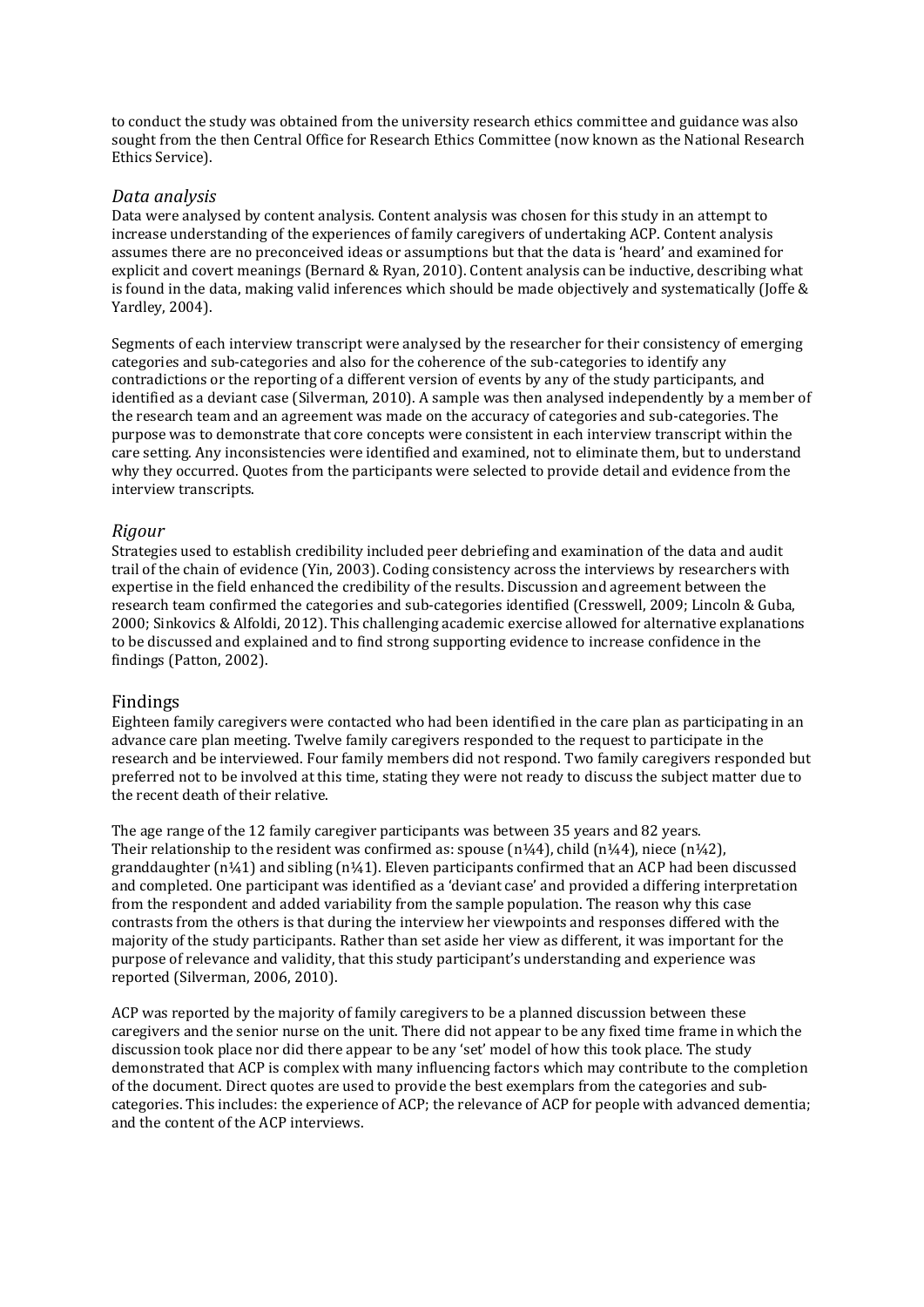## *The experience of ACP*

Study participants were invited to describe their experiences and understanding of ACP. The ACP document used in the care setting was from the GSF ACP document 'Thinking Ahead' (GSF, 2012), and also included an 'additional information sheet' from nursing home documentation which indicated any personal information about the resident and review dates and any follow up ACP interviews with family caregivers.

Study participants reported ACP to be a planned, yet occasionally informal discussion with the senior nurse, particularly in the initial conversations. It appeared that for some study participants there was some uncertainty about what ACP was. The most recurrent account suggested that it was an uncomfortable experience.

*''I wasn't sure what she meant at first and thought it was some sort of agreement to stop any treatment. But Xxxxx explained it to me that it was to find out what XXX would have preferred at the end of his life. I must say I was a bit upset at first to be talking about this. I did not want XXX to think I wanted him to die but he didn't know anyway. It did feel a bit uncomfortable.''* (Wife 3)

*''It was to try and decide what would be the best course of action if she became very ill and was going to die. There is no point in pretending that is what they did not mean, although I can see why some people would find this very difficult. I just found that I wanted to get on with it. We talked about hospital; well you know what I think about that.'' (Niece 1)*

## *The relevance of ACP for people with advanced dementia*

There was general agreement from all study participants that ACP was appropriate for people with advanced dementia. Despite their obvious distress during their recollections of the ACP discussion the study participants welcomed the opportunity to be involved in end of life care decisions as they felt it was their responsibility as the person was very vulnerable and in need of protection.

*''I think the advance plan or care plan is good for people with dementia otherwise everybody just guesses what the person wants as they often cannot speak. My XXX could not talk or communicate towards the end he just smiled sometimes and looked lost.'' (Wife 3)*

*''I would say, it removed a lot of the uncertainty, that perhaps hadn't the advance planning been done, all of a sudden you'll be faced with a decision, it would be at a time perhaps when you're not emotionally prepared for it, and it would be a bit too much at that stage. At least if you've planned it, I thought it helped, in my case, I discussed what was going to happen, how best end of life can be dealt with in terms of making her life as easy as possible really.'' (Son 2)*

Several participants expressed a view that ACP discussions were an opportunity rather than something negative. Participants suggested that it allowed them to confront important and inevitable decisions that had to be made as the resident deteriorated. The following quotations represent this view.

*''One thing the advance plan has done is that it has given me the opportunity to really think about my aunt and what she was like. How she would think of how things have turned out and if she wants to be kept alive for as long as possible. I don't think she would want this but I suppose I can only do the best I can and hope I am doing the right things and making the best decisions, but really no one prepares you for this burden.'' (Niece 1)*

*''I wonder about doing the right thing as I did not have a lot of contact with her up until she became ill so I try and think about what she would have wanted when she was younger or what I would have liked. I also think about how our parents died. I suppose you just have to do the best you can.'' (Brother 1)*

# *Content of the ACP interviews*

Study participants expressed the benefits of being able to have open and honest discussions with the care staff; in particular, the senior nurse with whom the ACP discussions had taken place. Similar responses referred to the care at the end of life and what would or should happen if the person deteriorated and was now considered to be dying. Participants also expressed that when treatment is futile the resident should not be distressed by active interventions. Active interventions were cited as tube feeding, emergency procedures and hospitalisation. There was some suggestion that advanced dementia was viewed as a terminal condition and worthy of end of life discussions during the ACP process, but this was not always identified specifically by study participants, during the interview.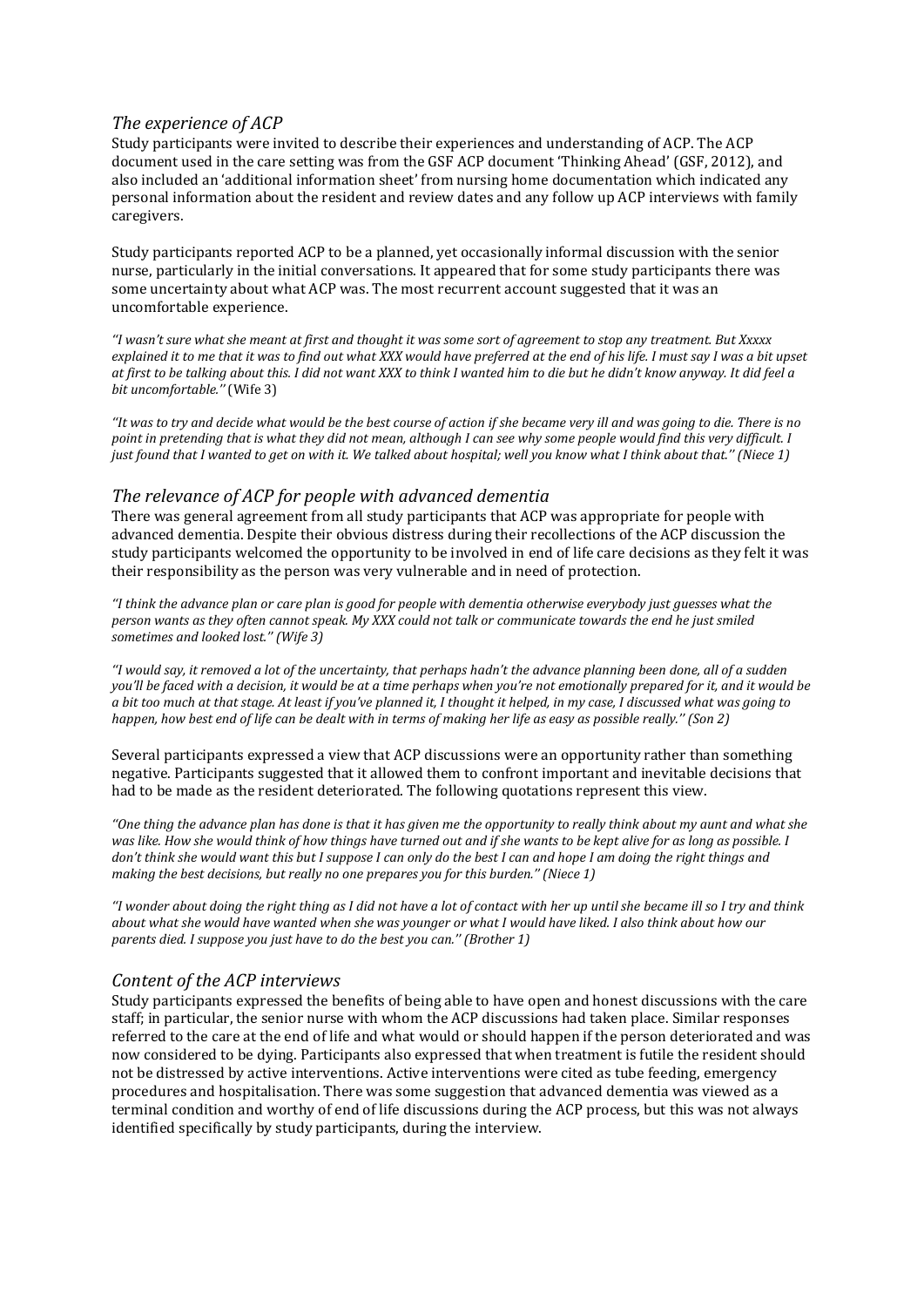*''We talked about drips and tubes and pain relief. XXXXX was as blunt as she could be without making it sound as though she was trying to influence our decisions. We talked about if withholding treatment would make her suffer.'' (Niece 1)*

*''I think there was a reasonable discussion about the physical side effects, when it got to the stage where she (Mum) refused food or fluids, what would happen and such from a physical point of view. And then what can be done from a medical point of view without obviously horrendous intervention. How pain relief can be used, other drugs were mentioned, calming and all this sort of stuff. It was a bit heavy towards the end and more discussion about that side of things.'' (Son 2)*

Study participants referred to the loss of the person with advanced dementia. It was important to remember them as a person and not just someone with dementia. This was expressed as what was meaningful to the resident even though they were unable to communicate. Participants accepted that death was to be soon and expressed a desire for it to come sooner rather than later, but also expressed a need to make sure the personal history and personality of the person is kept alive to the end. Although none of the participants initiated a spontaneous discussion about the meaning of religion in end of life care, some included the personal preferences in respect to this and religious practices.

*''We have been saying goodbye to grandma for over 10 years because my grandma's gone! You get little glimpses of her but she's not there anymore. You know? She doesn't play her music any more she doesn't play her Black Sabbath at full volume and dance round the kitchen like she use to . . . and that's at 80 . . . She can't get on the back of the boys bikes anymore . . . ''She's not there''. Which is sad?'' (Granddaughter 1)*

The maintenance of the image of the whole person, to keep alive their personal history, was expressed as being very important by study participants and was an important feature of ACP discussions. The relationship that family caregivers and the resident had developed with the care staff in the nursing home was also very important.

#### *Deviant case*

Documentary evidence within the nursing notes suggested an ACP had been commenced with this study respondent. However during the interview she did not appear to embrace or accept the purpose of an ACP and the relevance of this to her husband's advanced stage of dementia. Her husband had been a resident in the nursing home for several months, but the ACP discussion had only been commenced three weeks prior to the interview for this study.

*''Oh that (ACP), she tried to say it was some scheme they were involved in and that I needed to talk about what XXXX would want if he became very ill. He is going to get very ill if he stays like this. I don't know what she was talking about. I* think XXXX is getting depressed in there. I don't want to talk about it, that would be like giving up and I haven't given *up.'' (Wife 4)*

Despite her husband's deteriorating condition due to dementia, she was in denial about his diagnosis and his impending deterioration. She was therefore not ready to discuss ACP during the interview. Despite several attempts to discuss the ACP the study participant was not receptive and therefore there was no ethical and justifiable reason to continue with this level of questioning.

#### **Discussion**

There has been increasing attention to the experience of dementia over the last decade. This is in part due to the anticipated rise in the numbers of people who will be diagnosed with the condition. There is also growing recognition that people with dementia are entitled to palliative care. The European Association of Palliative Care (EAPC) published a White Paper on Dementia, which recognises that palliative care for people with dementia is distinct from those of other groups (van der Steen et al., 2013). Intervention strategies require resources and it has already been established that people with dementia have historically been a marginalised and disadvantaged group (WHO, 2012). Brinkman-Stoppelenburg, Rietjens, and van der Heide (2014) conducted a systematic review of the

literature and suggested that although there is evidence that ACP positively impacts upon the quality of end of life care, more studies are needed to explore how complex intervention can be more effective in meeting the different needs of different people in a variety of settings.

In the later stage of the disease most people are not able to communicate their preferences which may leave them at an increased risk of symptom burden and prolonged suffering (Di Giulio et al., 2008). There is currently insufficient evidence to identify a 'best' approach to ACP for people with dementia. ACP with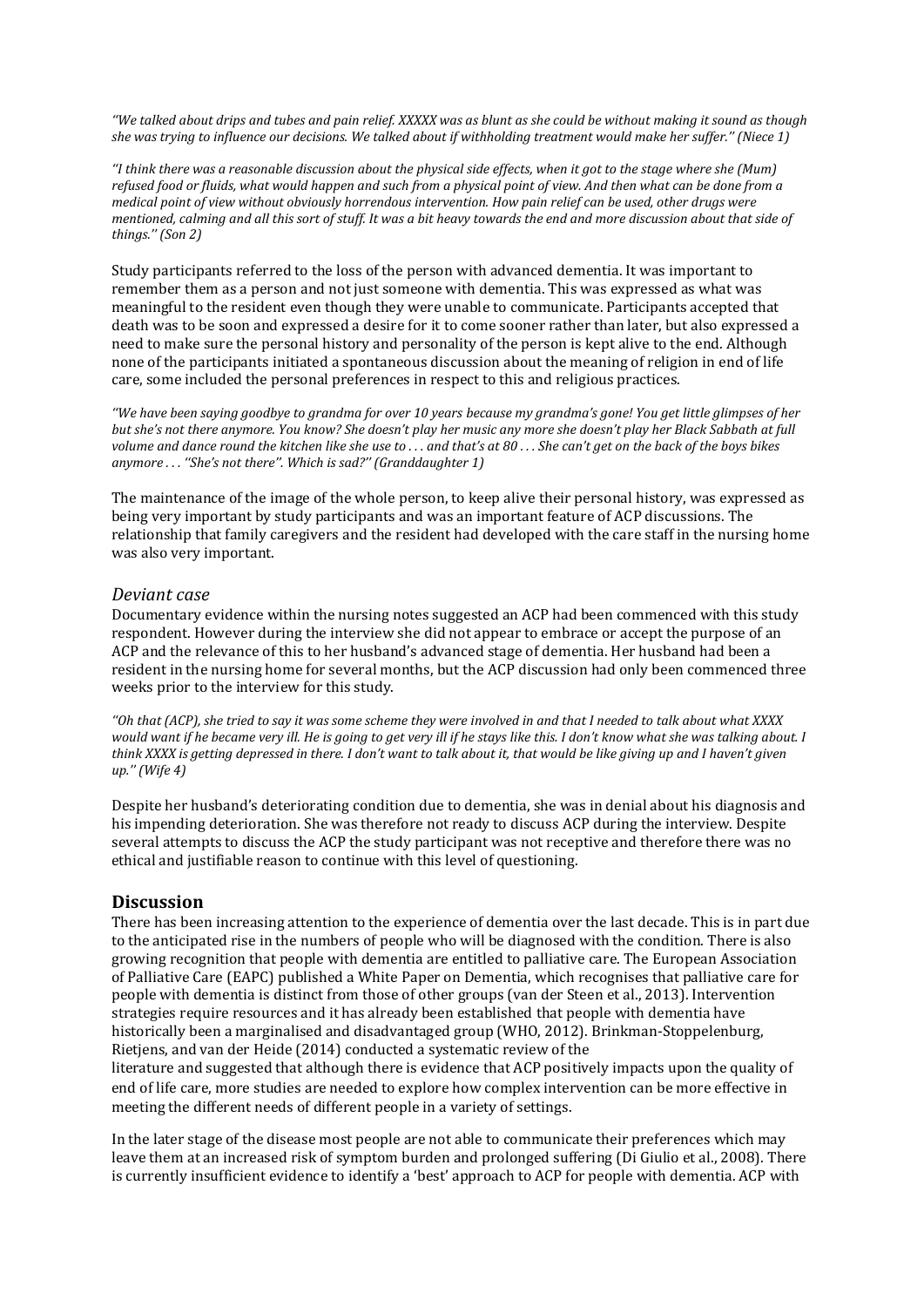family caregivers is difficult but can provide an insight into what people with advanced dementia, who may be incapable of making informed decisions, have about what choices they may wish to make at the end of their life (Baldwin, 2004; Black et al., 2009; Goodwin & Waters, 2009; Moorman & Carr, 2008). This could include balancing competing demands including their relatives 'historical identity' and decisions which are consistent with the preferences and lifestyle of their family member. This was typical of the family caregivers in this study as they attempted to balance their knowledge of their family member and what would be in their best interests. However, discussing this informally and then formally writing it down in a care plan is a responsibility that most family caregivers found relevant but burdensome. Some studies have found that family caregivers are reluctant to engage in ACP and are unprepared for this responsibility (Ayalon, Bachner, Dwolatzky, et al., 2012). A limited understanding about the disease trajectory could also make it difficult to anticipate the role of an ACP for family caregivers (Caron, Griffiths, & Arcand, 2005; Dickinson et al., 2013). Family caregivers with limited knowledge of their family members previously expressed preferences could struggle to make appropriate decisions and would perhaps justify decisions based on what is the best thing to do in the circumstances which may or may not reflect the wishes of the person with dementia. Health professional's cannot assume that the family caregiver has a depth of understanding of their relatives life story and therefore additional informal discussions may be required.

This study demonstrates that ACP can be facilitated with the family caregiver in the context of everyday practice. This study advances knowledge to assist nurses in care homes and other countries to develop and apply ACP for the benefit of residents and their families and to inform the development of services, care and further research. However, ACP is a complex activity with many influencing factors which includes the family caregiver's readiness to participate in end of life care discussions. Samsi and Manthorpe (2011) suggest that ACP is driven by individual disposition and so there is a need to identify the rationale, the benefits and support available to family caregivers to complete an ACP. In this study, the family caregivers had been supporting the person with dementia for several years and would naturally feel protective towards the wellbeing. Recognising and maintaining the importance of promoting a person centred care approach to decision making, which maintains the integrity of people with dementia, and also acknowledging the importance of the relationship of trust and honesty between family caregivers and health professionals is an essential consideration. Family caregivers also need encouragement to ask the right questions during ACP to discuss the appropriateness of nursing and medical interventions at the end of life.

The WHO (2012) suggest a supported decision making model should be introduced soon after the diagnosis of dementia. The model supports the involvement of the person with dementia as much as possible at every stage of the disease, so when capacity is eventually impaired those supporting the person, including family caregivers, have a good understanding of their care preferences and wishes as they approach the end of their life and are in a better position to determine what the person would have wanted. The Royal College of Physicians (2009) support the view that ACP discussions should be offered early in the disease. However the timing of such discussions is a contentious issue. It is generally accepted that ACP discussions would be beneficial before capacity is lost, so that the person still has an opportunity to plan for their future care needs and preferences but also to identify personal goals they may still want to achieve (Robinson et al., 2012). ACP discussions at the point of diagnosis might be considered too early and stressful. Although Poppe, Burleigh, and Banerjee (2014) found that ACP discussions soon after diagnosis were enabling for the person with dementia to make their wishes known once they had had an opportunity to reflect about their diagnosis.

In this study dying with dignity was an important feature of the ACP discussions for family caregivers and included the discussion of complex nursing and medical interventions to relieve suffering or prevent undue distress in the dying resident, some of which were not familiar to the family caregiver. The participants in this study welcomed the opportunity to be involved in end of life care decisions and suggested that ACP allowed them to confront important and inevitable decisions that had to be made as the resident deteriorated. The involvement in ACP allowed the family caregivers to have some control over the caring process and remove the disempowerment of their caring role following admission to the nursing home (Molyneauex, Butchard, Simpson, & Murray, 2011).

Positive engagement and creating a person-centred approach by the nursing home promoted insights into the appreciation of how to work with family caregivers (Kellet, Moyle, McAllister, King, & Gallagher, 2010; Lindstrom et al., 2011; Moorman & Carr, 2008). In this study, there appeared to be an assumption by care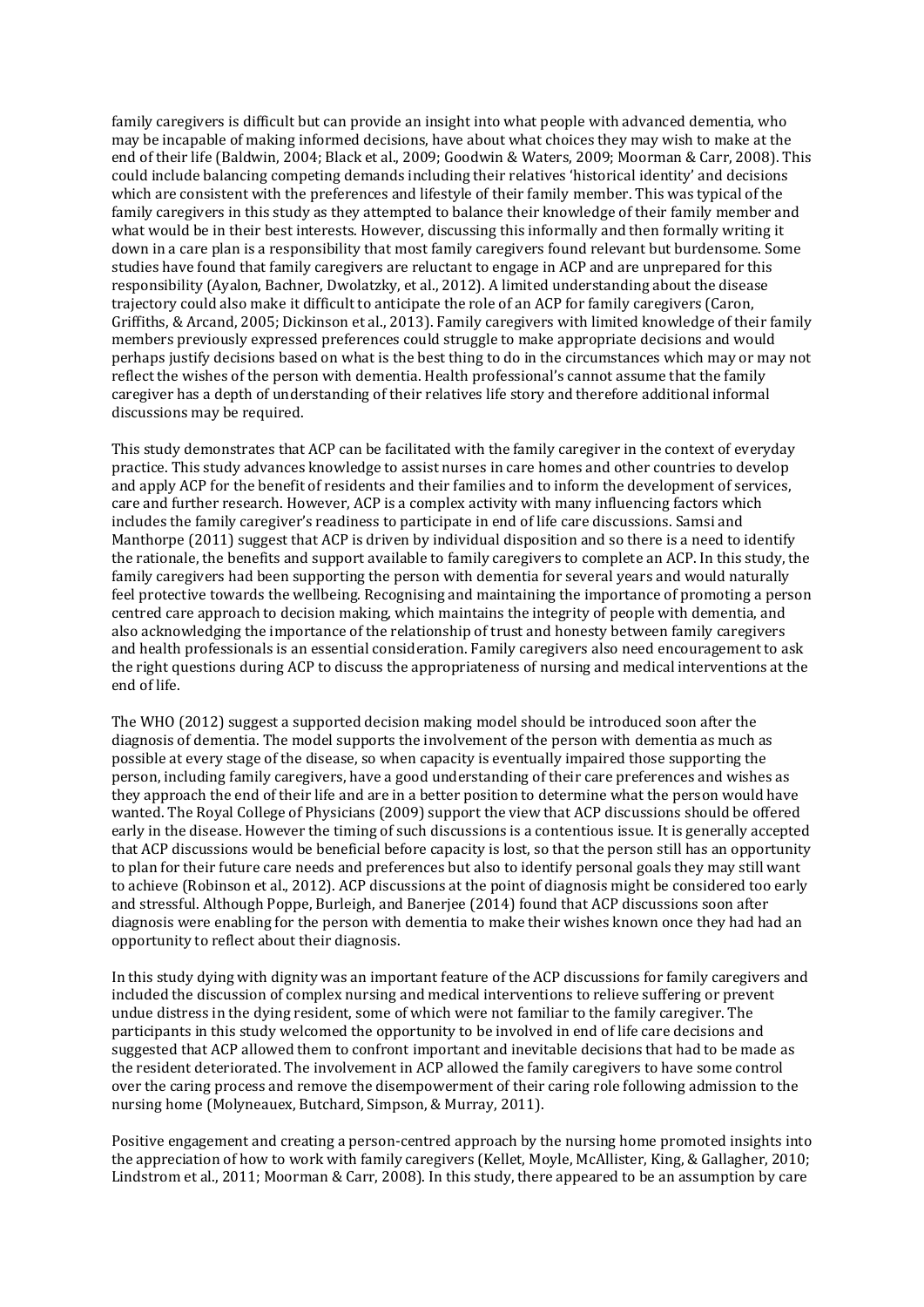staff in the way ACP was approached and that family caregivers wanted to be involved in these decisions and would welcome a role in determining a person's best interest at the end of life. However in other studies nursing staff have avoided or been reluctant to discuss ACP (Sampson et al., 2008; Yeun-Sim Jeong et al., 2011).

The deviant case identified the important issue of 'readiness'. Separation distress has been highlighted by Kiely, Prigerson, and Mitchell (2008) as a common death grief symptom for family caregivers of people with dementia before the actual death and sensitivity and support is needed to reduce distress. The deviant case highlights the severe emotional strain that some family caregivers have and continue to experience even when the person has been admitted to a long term care environment (Dempsey, 2013). Poor knowledge and understanding about the disease trajectory can impact upon the family caregivers relationship with health professionals and so bridging this gap in knowledge must be a priority before ACP discussions are attempted, otherwise it may be difficult for the family caregiver to accept why these discussions are needed.

Attitudes to ACP require further investigation, as failure to implement this early in the disease trajectory of dementia can have an impact on how the person is cared for at the end of life (Addicot, 2010). ACP as interpreted by family caregivers needs a more wide reaching research to explore the issues identified in this study to examine if ACP can, and does, impact upon end of life care decisions, actual care delivery provided and the choices people make about their preferred place of dying.

ACP has a role in the care of people with dementia. Discussing decisions in advance has the advantage of alerting the family caregiver to the potential difficulties experienced during the advanced stage of the disease. The EAPC suggests that care of the family is very important especially in their role of proxy decision maker in the more advanced stage of the disease (van der Steen et al., 2013). To do this the ACP facilitator needs to assess the current level of knowledge of the disease trajectory that the family caregiver has. A lack of understanding of the disease trajectory and a lack of a palliative care approach are cited in the literature as being one of the main barriers to effective end of life care for people with dementia (Di Giulio et al., 2008; van der Steen, Gijsberts, Knol, Deliens, & Muller, 2009; WHO, 2012).

Deciding when and if to withdraw active treatment and interventions and opt for comfort care has ethical implications. The difficulties associated with when and if the person with dementia has entered the dying phase is problematic for clinicians. In the advanced stage of dementia, ethical issues often include decisions relating to artificial hydration and nutrition (AHN), discontinuation of medication and pain management. Kumar and Kuriakose (2013) suggest that in relation to AHN, procedures should be judged on the amount of discomfort associated with it and consider what the person would have wanted. Parsons, Hughes, Passmore, and Lapane (2010) suggest there is limited evidence to guide clinicians on the discontinuation of medication for patients with dementia who are at the end of life. Ethical care is about not subjecting individuals to unnecessary and sometimes painful and distressing investigations and treatment because of uncertainty about the diagnosis of dying. The Leadership Alliance for Care of Dying People (2014: 24) identify the importance of 'an individual plan of care which includes food and drink, symptom control and psychological, social and spiritual support is agreed, co-ordinated and delivered with compassion.' People with dementia should have access to specialist palliative care services and family caregivers should be fully involved in all discussions on care interventions. ACP needs to be flexible enough to provide guidance but not diminish the clinical judgements of suitably qualified and trained professionals in dementia care. It should also be acknowledged that there is more to ACP than planning medical interventions and that comfort care needs to be explored and emphasised within discussions (Detering, Hancock, Reade, & Silvester, 2010).

# **Limitations of the study**

There are limitations in conducting research within the context of one specialist dementia unit and with a small sample population. According to Evans and Goodman (2009) the intrinsic heterogeneity of nursing homes makes identifying representative care homes problematic.

The extent to which 12 respondents can be sufficient to represent other family caregivers in the UK who may experience similar circumstances is a limitation although the findings may be transferable to similar care settings. The sample population where all white British and therefore did not represent the diversity of the current UK population. Cultural and religious diversity was not represented in the sample. Further studies would need to address this ethnic bias and include a more representative sample.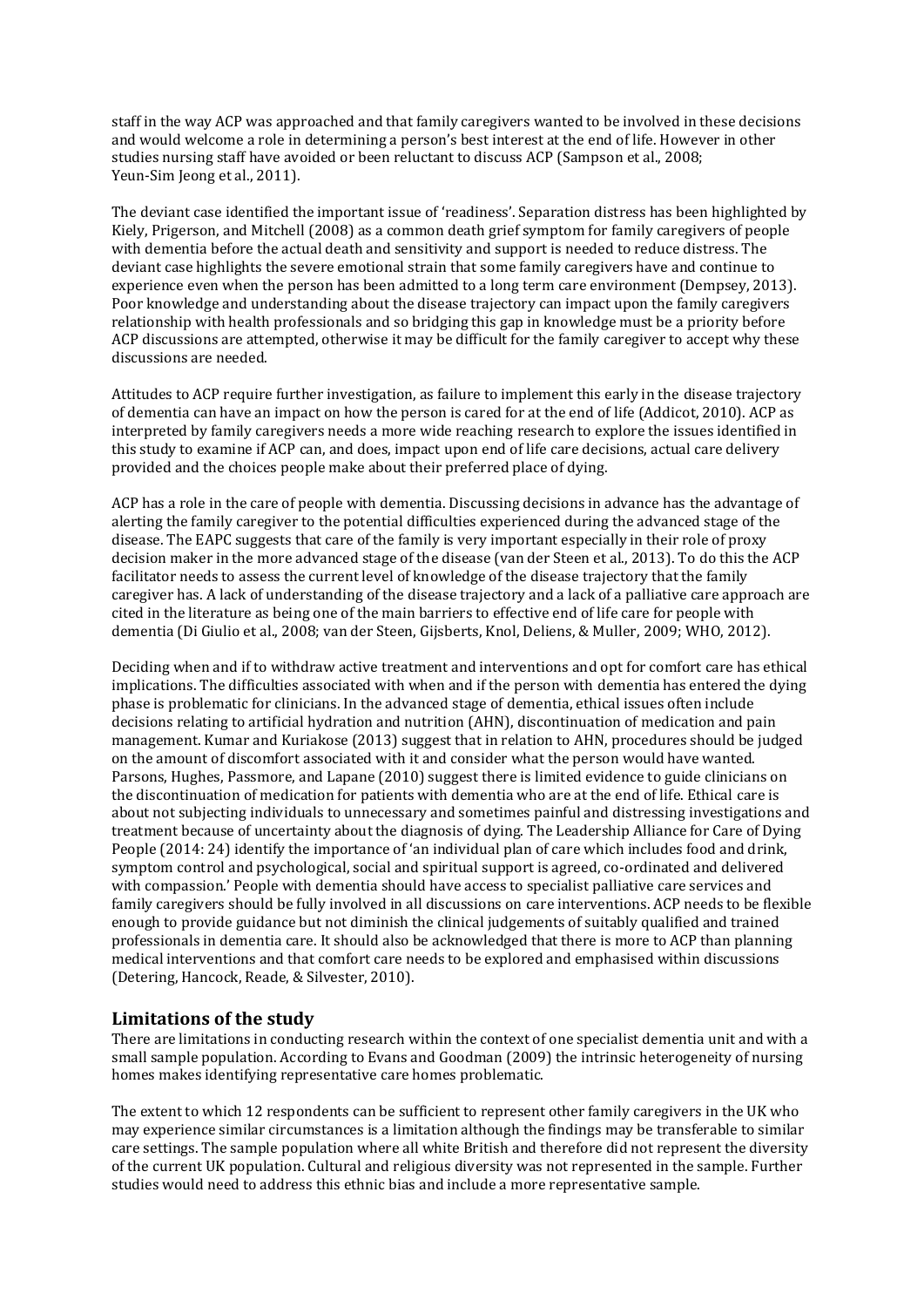# **Conclusions/Recommendations for practice**

In dementia, ACP can provide an opportunity to anticipate future decisions relating to health and care needs as eventually the person loses capacity and will be unable to make their choices known. The findings from this study suggested that ACP provided a platform for family caregivers to confront their understanding of the end of life care that may be required for their relative before any crisis event. This advances knowledge related to practice and has the potential for nurses in care homes and in other countries to develop and apply ACP to the benefit of residents and their families. ACP should always reflect the person's personal choices and preferences or if they lack capacity should indicate their best interests. All people must be given an opportunity to consider their best options for future care provision, regardless of the disease. Health professionals need to ensure, where possible, the individual preferences of people with dementia are known and recorded before capacity is lost.

The anxieties of family caregivers when acting as proxy decision making suggest there is a need to prepare adequately for ACP discussions. To do this the ACP facilitator needs to assess the current level of knowledge of the disease trajectory that the family caregiver has.

This will enhance the empowerment of individuals or family caregivers towards shared decision making and develop trusting relationships. ACP must be sensitive to the cultural and religious differences that reflect the demographics of a country and it should be a flexible document as people's priorities and preferences change over time.

Health and social care professionals need to acknowledge and develop their own skills in relation to communication and knowledge of specific disease trajectories. Family caregiver's role in ACP should be acknowledged and supported and be given due consideration to their own needs influenced by grief and anxiety. Continuous education and training in ACP should be available to all health and social care professionals and be included in undergraduate medical and nursing programmes.

The study demonstrates that ACP can be facilitated with the family caregiver in the context of everyday practice within the nursing home environment for older people with dementia. Family caregivers need encouragement to ask the right questions during ACP to discuss the appropriateness of nursing and medical interventions at the end of life.

The EAPC, together with other recent UK campaigns may offer future directions of policy, practice and research into palliative care in dementia across Europe as a result of widespread consultation and the identification of best practice initiatives, which should include ACP.

## **Declaration of conflicting interest**

None declared.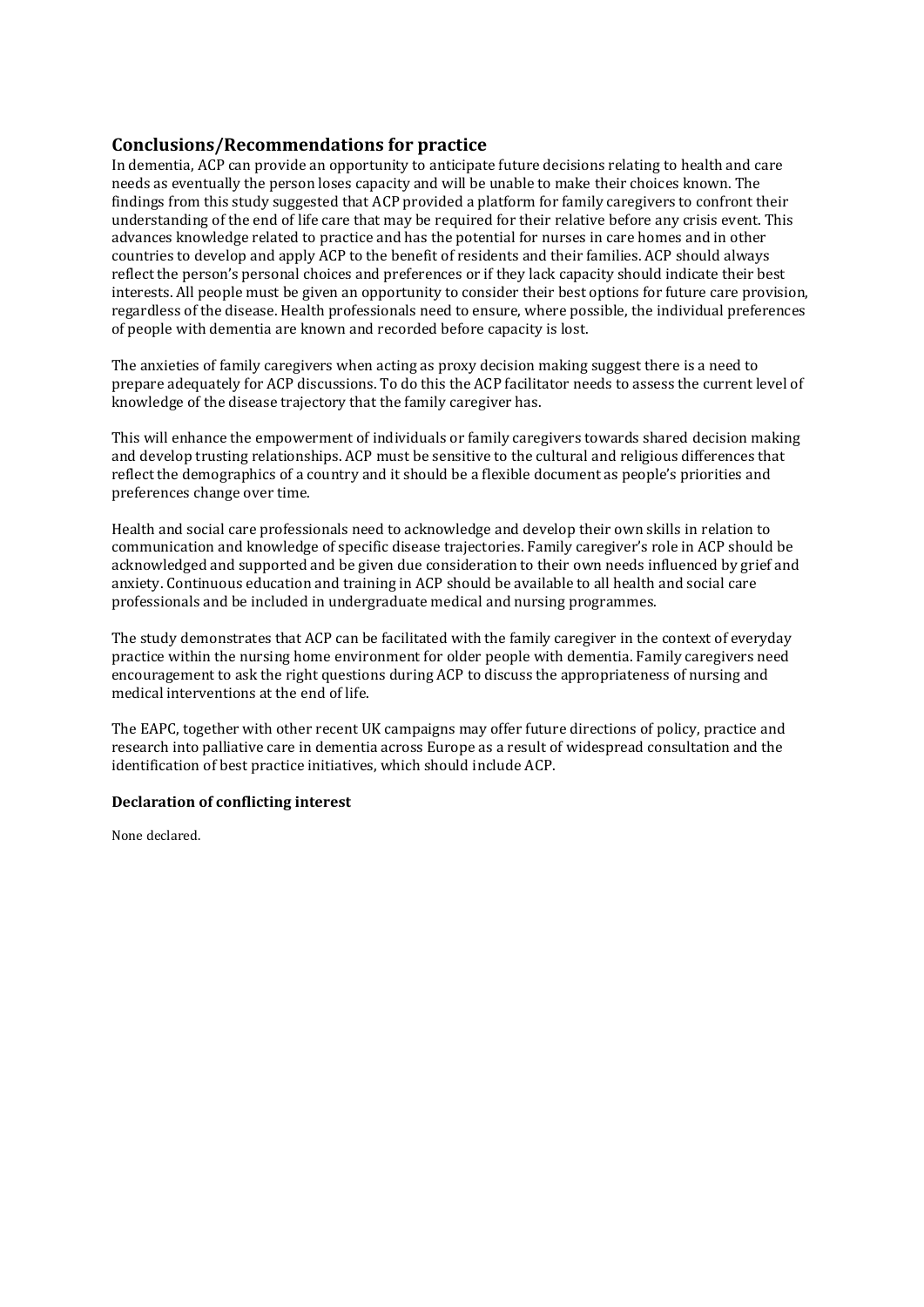#### **References**

Addicott, R. (2010). Chapter 1: Challenges. In: Delivering better care at the end of life. The next steps. UK: Kings Fund. Alzheimer's Disease International. (2012). World Alzheimer's report 2012. Overcoming the stigma of dementia. Alzheimer's Disease International.

Ashton, S., McClelland, B., Roe, B., Mazhindu, D., & Gandy, R. (2009). An end-of-life care initiative for people with dementia. European Journal of Palliative Care, 16(5), 240–243.

Ayalon, L., Bachner, Y. G., Dwolatzky, T., & Heinik, J. (2012). Preferences for end of life treatment: Concordance between older adults with dementia or mild cognitive impairment and their spouses. International Psychogeriatics, 24(11), 1798–1804.

Baldwin, C. (2004). Difficult decisions at the end of life. Nursing and Residential Care, 6(10), 497–499.

Bernard, H. R., & Ryan, G. W. (2010). Analysing qualitative data: Systematic approaches. London, UK: Sage. Black, B. S., Fogarty, L. A., Phillips, H., Finucane, T., Lorek, D. J., Baker, A., . . . Rabins, P. V. (2009). Surrogate decision makers' understanding of dementia patients' prior wishes for end-of-life care. Journal of Ageing and Health, 21(4), 627–650.

Brinkman-Stoppelenburg, A., Rietjens, J. A. C., & van der Heide, A. (2014). The effects of advance care planning on endof-life care: A systematic review. Palliative Medicine. Epub ahead of print 20 March 2014. doi: 10.1177/0269216314526272.

Caron, C. D., Griffiths, J., & Arcand, M. (2005). Decision making at the end of life in dementia: How family caregivers perceive their interactions with health care providers in long-term-care settings. Journal of Applied Gerontology, 22, 1–17.

Cresswell, J. W. (2009). Research design 3rd ed. Thousand Oaks, CA: Sage.

Dempsey, D. (2013). Advance care planning for people with dementia: Benefits and challenges. International Journal of Palliative Nursing, 19(5), 227–234.

Department of Health. (2008). End of life car strategy – Promoting high quality care for adults at the end of life. London, UK: DH.

Department of Health. (2009). Living well with dementia. A National Dementia Strategy. London, UK: DH. Department of Health. (2010). Quality outcomes for people with dementia: Building on the work of the National Dementia Strategy. London, UK: DH.

Detering, K. M., Hancock, A. D., Reade, M. C., & Silvester, W. (2010). The impact of advance care planning on end of life care in elderly patients: randomised controlled trial. British Medical Journal, 340, c1345. doi: 10.1136/bmj.c1345. Dickinson, C., Bamford, C., Exley, C., Emmett, C., Hughes, J., & Robinson, L. (2013). Planning for tomorrow whilst living for today: The views of people with dementia and their families on advance care planning. International Psychogeriatrics, 25(12), 2011–2021.

Di Giulio, P., Toscani, F., Villani, D., Brunelli, C., Gentile, S., & Spadin, P. (2008). Dying with advanced dementia in long term care geriatric institutions: A retrospective study. Journal of Palliative Medicine, 11(7), 1023.

Dobalian, A. (2006). Advance care planning documents in nursing facilities: Results from a nationally

representative survey. Archives of Gerontology and Geriatrics, 43, 193–212.

Dyregrov, K. (2004). Bereaved parents' experience of research participation. Social Science & Medicine, 58, 391–400.

Elliott, B. A., Gessert, C. E., & Peden-McAlpine, C. (2009). Family decision making in advanced dementia: Narrative and ethics. Scandinavian Journal of Caring Sciences, 23, 251–258. doi: 10.1111/j:1471- 6712.2008.00613x.

Engel, S. E., Kiely, D. K., & Mitchell, S. L. (2006). Satisfaction with end-of-life care for nursing home residents with advance dementia. The Journal of American Geriatrics Society, 54, 1567–1572.

Evans, C., & Goodman, C. (2009). Changing practice in dementia care for people in care homes towards the end of life. Dementia, 8, 424–431.

Gold Standards Framework. (GSF). Advance care planning document 'thinking ahead'. Retrieved from www.goldstandardsframeworg.or.uk/AdvacneCarePlanning/ACP/GSF.

Goodwin, B., & Waters, H. (2009). 'In solitary confinement': Planning end-of-life well-being with people with advanced dementia, their family and professional carers. Mortality, 14(3), 265–285.

Gott, M., Ibrahim, A. M., & Binstock, R. H. (2011). Chapter 5, The disadvantaged dying: Ageing, ageism, and palliative care provision for older people in the UK. In M. Gott, & C. Ingleton (Eds.), Living with ageing and dying. Oxford, UK: Oxford University Press.

Harris, D. (2006). Forget me not: Palliative care for people with dementia. Postgraduate Medical Journal, 83, 362–366. Hertogh, C. M. P. M. (2006). Advance care planning and the relevance of a palliative care approach in dementia. Age and Ageing, 35(6), 553–555.

Houttekier, D., Cohen, J., Bilsen, J., Addington-Hall, J., Onwuteaka-Philipsen, B. D., & Deliens, L. (2010). Place of death of older persons with dementia. A study in five European countries. Journal of the American Geriatrics Society, 58, 751– 756.

International Association of Gerontology and Geriatrics. (2011). The Global Burden of Dementia Worldwide. Joffe, H., & Yardley, L. (2004). Content analysis and thematic analysis. In D. R. Marks, & L. Yardley (Eds.), Research methods for clinical and health psychology. London, UK: Sage.

Kellett, U., Moyle, W., McAllister, M., King, C., & Gallagher, F. (2010). Life stories and biography; a means of connecting family and staff to people with dementia. Journal of Clinical Nursing, 19, 1707–1715.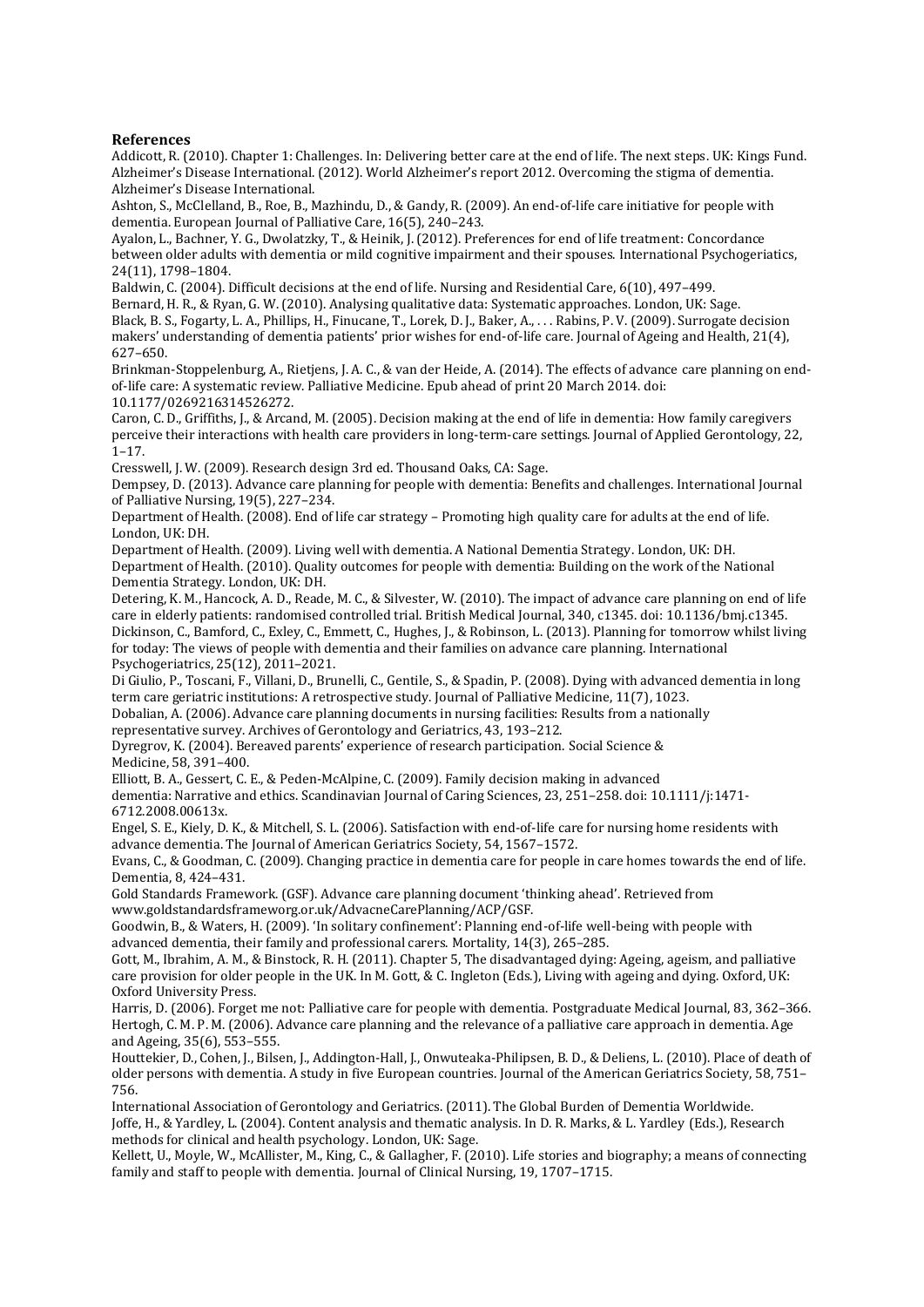Kiely, D. K., Prigerson, H., & Mitchell, S. L. (2008). Health care proxy grief symptoms before the death of nursing home residents with advanced dementia. The American Journal of Geriatric Psychiatry, 16(8), 664–673. Kumar, C. T. S., & Kuriakose, J. R. (2013). End-of-Life care issues in advanced dementia. Mental Health in Family Medicine, 10, 129–132.

Lacy, D. (2006). End-of-life decision making for nursing home residents with dementia: A survey of nursing home social service staff. Health and Social Work, 31(3), 189–199.

Lawton, J. (2000). The dying process: Patients experience of palliative care. Abingdon, Oxon, UK: Routledge.

Leadership Alliance for the Care of Dying People. (2014). One chance to get in right. Retrieved from

www.gov.uk/government/publications/liverpool-care-pathway-review-response-torecommendations. Lindstrom, K. B., Bosch, R., Cohen, R. M., Fredericks, P., Hall, G. R., Harrington, P., . . . Zaremba, H. (2011). Chapter 17, The continuum of grief. In G. A. Martin, & M. N. Sabbagh (Eds.), Palliative care for advanced Alzheimer's and dementia. Guidelines and standards for evidence based care. New York, NY: Springer.

Lincoln, Y. S., & Guba, E. G. (2000). Paradigmatic controversies, contradictions and emerging confluences. In Y. S. Lincoln, & A. M. Huberman (Eds.), Handbook of qualitative research (p. 163). Thousand Oaks, CA: Sage.

Lloyd-Williams, M., & Payne, S. (2002). Can multidisciplinary guidelines improve the palliation of symptoms in the terminal phase of dementia. International Journal of Palliative Nursing, 8(8), 370–375.

McClelland, B., Ashton, S., Roe, B., Mazhindu, D., & Gandy, R. (2008). End of life care: An evaluation of the implementation of the gold standards framework and the Liverpool care pathway for people with dementia in five care settings across Greater Manchester. Evaluation report and executive summary to North West NHS. Liverpool John Moores University, Liverpool. Retrieved from

http://www.ljmu.ac.uk/BLW/BLW\_Facultytopleveldocs/EoL\_Report.pdf.

McPherson, C. J., & Addington-Hall, J. (2004). Evaluating palliative care: Bereaved family members' evaluations of patients' pain. Anxiety and depression. Journal of Pain and Symptom Management, 28(2), 104–114.

Mitchell, S. L., Kiely, D. K., Hamel, M. B., Park, P. S., Morris, J. N., & Fries, B. E. (2004). Estimating prognosis for nursing home residents with advanced dementia. Journal of American Medical Association, 291(22), 2734–2740.

Mitchell, S. L., Kiely, D. K., & Hamel, M. B. (2004). Dying with advanced dementia in the nursing home. Archives of Internal Medicine, 164, 321–326.

Mitchell, S. L., Teno, J. M., Intrator, O., Feng, Z., & Mor, V. (2007). Decisions to forgo hospitalisation in advanced dementia: A nationwide study. Journal of the American Geriatrics Society, 55, 432–438.

Mitchell, S. L., Kiely, D. K., Miller, S. C., Connor, S. R., Spence, C., & Teno, J. M. (2007). Hospice care for patients with dementia. Journal of Pain and Symptom Management, 34(1), 7–16.

Mitchell, S. L., Teno, J. M., Kiely, D. K., Shaffer, M. L., Jones, R. N., Prigerson, H. G., . . . Hamel, M. B. (2009). The clinical course of advanced dementia. New England Journal of Medicine, 361, 1529–1538.

Molyneauex, V., Butchard, S., Simpson, J., & Murray, C. (2011). Reconsidering the term 'carer': A critique of the universal adoption of the term 'carer'. Aging and Society, 31, 422–437. doi: 10.1017/so144686x10001066.

Moorman, S. A., & Carr, D. (2008). Spouses' effectiveness as end-of-life health care surrogates: Accuracy, uncertainty, and errors of overtreatment or undertreatment. The Gerontologist, 48(6), 811–819.

National Audit Office. (2007). Improving services and support for people with dementia. London, UK: NAO. Papastavrou, E., Kalokerinou, A., Papacostas, S., Tsangari, H., & Sourtzi, P. (2007). Caring for a relative with dementia: Family caregiver burden. Journal of Advanced Nursing, 58(5), 446–457.

Parkes, C. M. (1995). Guidelines for conducting ethical bereavement research. Death Studies, 19, 171–181.

Parsons, C., Hughes, C. M., Passmore, A. P., & Lapane, K. L. (2010). Withholding, discontinuing, and withdrawing medications in dementia patients at the end of life. A neglected problem in the disadvantaged dying? Drugs Aging, 27(6), 435–449.

Patton, M. Q. (2002). Qualitative research and evaluation methods 3rd ed. Thousand Oaks, CA: Sage. Phillips, J., Ajrouch, K., & Hillcoat-Nalletamby, S. (2010). Key concepts in social gerontology. London, UK: Sage. Polit, D. F., & Beck, C. T. (2010). Essentials of nursing research. Appraising evidence for nursing practice 7th ed. Philadelphia: Lippincott, Williams & Wilkins.

Poppe, M., Burleigh, S., & Banerjee, S. (2014). Qualitative evaluation of advance care planning in early dementia (ACP-ED). PLoS One, 9(1), 1–9. doi:10.1371/journal.pone.0084905.

Preston, H., Cohen Fineberg, I., Callagher, P., & Mitchell, D. J. (2011). The preferred priorities for care document in motor neurone disease: Views of bereaved relatives and carers. Palliative Medicine, 26(2), 132–138. Rait, G., Walters, K., Bottomley, C., Peterson, I., & Illiffe, S. (2010). Survival of people with clinical diagnosis of

dementia in primary care: cohort study. British Medical Journal, 341, c3584.

Robinson, L., Dickinson, C., Bamford, C., Clark, A., Hughes, J., & Exley, C. (2012). A qualitative study: Professionals experiences of advance care planning in dementia and palliative care, 'a good idea in theory but . . .' Palliative Medicine, 27(5), 401–408.

Royal College of Physicians (RCP) (2009). Advance Care Planning, National Guidelines, Number 12. London, England: Royal College of Physicians.

Rurup, M. L., Onwuteaka-Philipsen, B. D., Pasman, H. R. W., Ribbe, M. W., & van der Wal, G. (2006). Attitudes of physicians, nurses and relatives towards end-of-life decisions concerning nursing home patients with dementia. Patient Education and Counseling, 61, 372–380.

Ryan, T., Gardiner, C., Bellamy, G., Gott, M., & Ingleton, C. (2011). Barriers and facilitators to the receipt of palliative care for people with dementia: The views of medical and nursing staff. Palliative Medicine, 26(7), 879–886.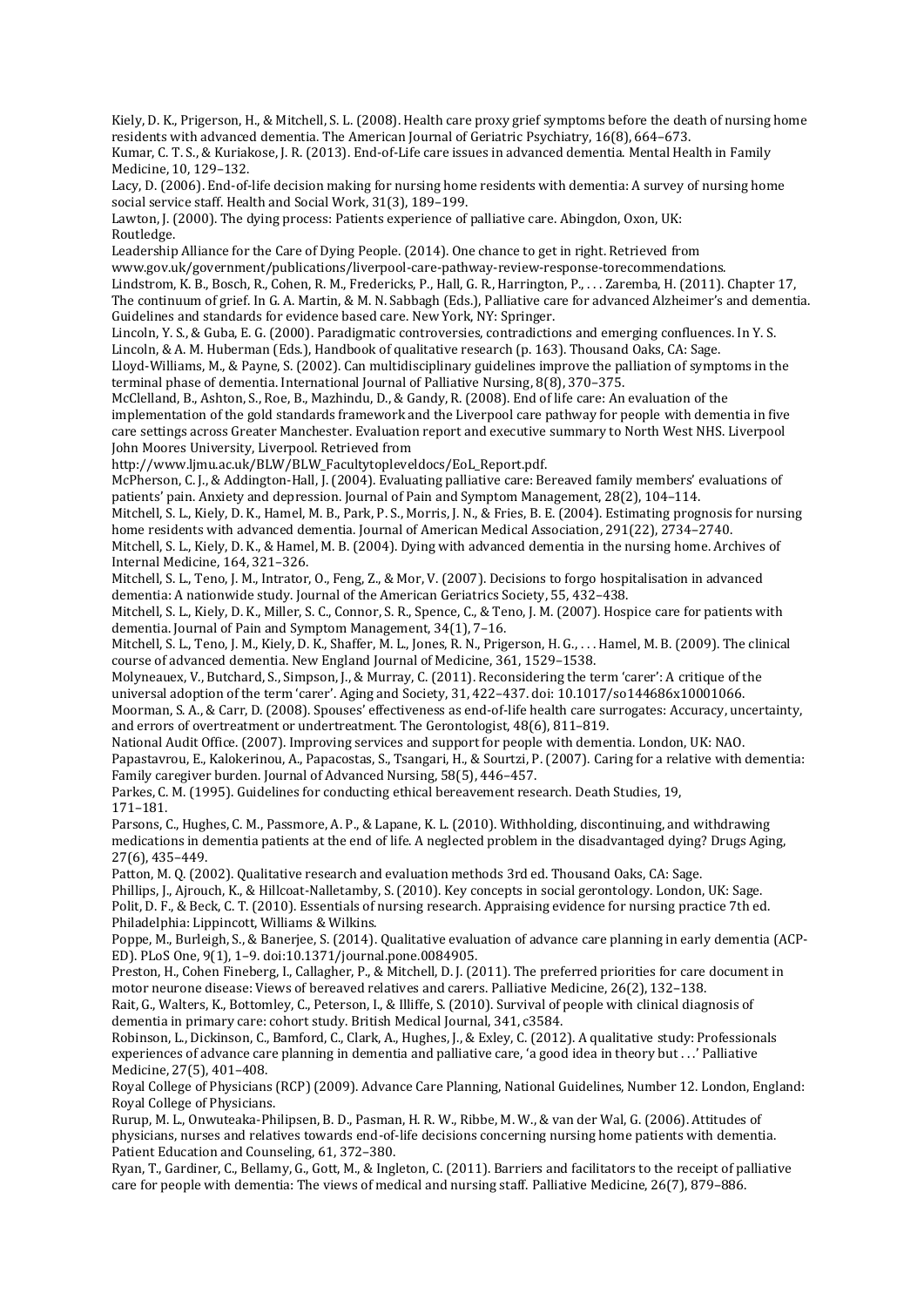Sampson, E. L., Thune-Boyle, I., Kukkastenvehmas, R., Jones, L., Tookman, A., King, M., . . . Blanchard, M. R. (2008). Palliative care in advanced dementia: A mixed methods approach for the development of a complex intervention. BMC Palliative Care, 7(8), 1–9.

Samsi, K., & Manthorpe, J. (2011). 'I live for today': A qualitative study investigating older people's attitudes to advance planning. Health and Social Care in the Community, 19(1), 52–59.

Shaw, K. L., Clifford, C., Thomas, K., & Meehan, H. (2010). Improving end-of-life care: A critical review of the Gold Standards Framework in primary care. Palliative Medicine, 24(3), 317–329.

Silverman, D. (2006). Interpreting qualitative data 3rd ed. London, UK: Sage.

Silverman, D. (2010). Doing qualitative research: A practical handbook 3rd ed. London, UK: Sage.

Sinkovics, R. R., & Alfoldi, E. A. (2012). Progressive focussing and trustworthiness in qualitative research. The enabling role of computer-assisted qualitative data analysis software (CAQDAS). Management International Review, 52, 817–845. doi: 10.1007/S11575-012-0140-5.

Thomas, E., & Magilvy, J. K. (2011). Qualitative rigor or research validity in qualitative research. Journal for Specialists in Pediatric Nursing, 16, 151–155.

Van der Steen, J. T., Gijsberts, M. J., Knol, D. L., Deliens, L., & Muller, M. T. (2009). Ratings of symptoms and comfort in dementia patients at the end of life: Comparison of nurses and families. Palliative Medicine, 23, 317–324.

Van der Steen, J. T., Radbruch, L., Hertogh, C. M. P. M., de Boar, M. E., Hughes, J. C., Larkin, P., . . .Volicer, L.; and on behalf of the European Association for Palliative Care (EAPC). (2013).

White paper defining optimal palliative care in older people with dementia: A Delphi Study and recommendations from the European Association for Palliative Care. Palliative Medicine. Epub ahead of print 4 July 2013. doi: 10.1177/0269216313493685.

World Health Organisation. (2011). Palliative care for older people: Better practices. Rome, Italy: WHO, Regional Office Europe.

World Health Organisation. (2012). Dementia. A public health priority. Geneva, Switzerland: WHO. Yeun-Sim Jeong, S., Higgins, I., & McMillan, M. (2011). Experience with advance care planning: nurses' perspective. International Journal of Older People Nursing, 6, 165–175.

Yin, R. K. (2003). Case study research: Design and methods 3rd ed. Thousand Oaks: CA, Sage.

**Susan Elizabeth Ashton**, PhD, MSc, MA, RN has a background in adult nursing and care of older people. She joined Liverpool John Moores University in 2002 as a Senior Lecturer in adult nursing. She successfully completed her PhD in 2013 and her research interests are end of life care for people with dementia. Susan was appointed to Programme Manager for Adult Nursing within the Faculty of Education, Health and Community in August 2013.

**Brenda Roe**, ROE, PhD, RN, RHV, FRSPH is a Professor of Health Research, EPRC, Edge Hill University and Honorary Fellow, PSSRU, University of Manchester. Her research interests include clinical practice, organisation and service delivery and people's experiences of living with chronic conditions in a variety of institutional, community and care home settings. Recent projects have included incontinence, falls, dementia, quality of life, end of life, arts for health, partnerships with older people and public involvement.

**Barbara Jack**, PhD, MSc, BSc is a Director in Evidence-Based Practice Research Centre (EPRC) Head of Research and Scholarship. She completed her nurse training at Sefton School of Nursing and held various clinical posts in the NHS until she moved into nurse education. She completed her postgraduate teaching diploma at the University of Manchester before joining Edge Hill University in 1992, where she specialised in research methods. She was awarded a Readership in 2003 and Professorial chair in 2006 and is currently the Faculty of Health & Social Care, Head of Research and Scholarship as well as Director of the EPRC. Her research interests have particularly focused around end of life care. Projects have included a National Institute for Health Research, RfPB grant (2007) focusing on the Optimisation of services for patients with Motor Neurone Disease, a systematic review of Best Supportive Care for patients with lung cancer and an evaluation of the Queenscourt Hospice at Home Service. Ongoing research includes the needs of family carers of patients with cancer and advanced progressive illness, especially during the final year of life which is a project funded by a National Institute for Health Research RfPB grant (2010–2013). In 2013, Barbara was appointed as Governor at Southport and Formby NHS Trust and Trustee for Hospice Africa UK. Barbara has extensive research project experience including PhD and MD supervision.

**Bob McClelland**, PhD, MSc, BSc is the Reader in Educational Technology, Liverpool Business School at Liverpool John Moores University. He is Chair of the Business School Research Forum. As a statistician, his research areas include evaluation of business and health projects and developments in educational technology for business and management. Bob was submitted in the 2008 UK research assessment